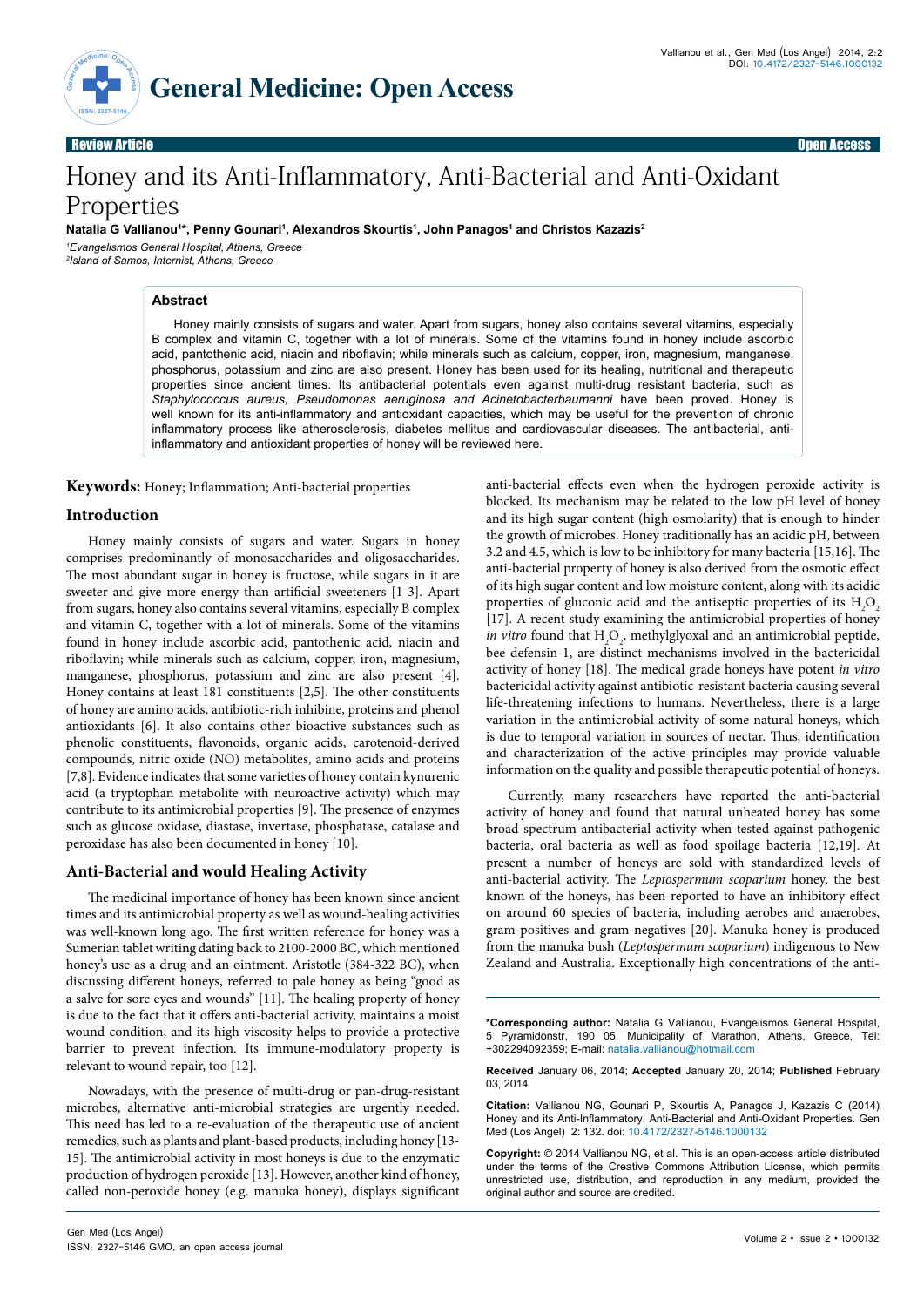bacterial compound methylglyoxal have been found in manuka honey, but the exact contribution of this and possible other compounds to the bactericidal activity of manuka honey remains largely unknown [21,22]. In a report testing anti-bacterial activity of two different honeys, after 24 hours of incubation, both honeys killed all tested bacteria, including methicillin-resistant *Staphylococcus aureus* (MRSA), but manuka honey retained activity up to higher dilutions than RS honey (unprocessed Revamil source usually from the Netherlands honey). Bee defensin-1 and  $\rm{H}_{2}\rm{O}_{2}$  were the major factors involved in rapid bactericidal activity of RS honey. These factors were absent in manuka honey, but this honey contained 44-fold higher concentrations of methylglyoxal than RS honey. Methylglyoxal was a major bactericidal factor in manuka honey, but after neutralization of this compound, manuka honey retained bactericidal activity due to several unknown factors. RS and manuka honey have highly distinct compositions of bactericidal factors, resulting in large differences in bactericidal activity [23].

There are several reports that Tualang honey has variable broadspectrum activities against many different kinds of gram positive and enteric bacteria [24-26]. Unlike glucose oxidase, the antibacterial properties from *Leptospermum* spp. honeys are light- and heat-stable. Natural honey of other sources can vary as much as 100-fold in the potency of their antibacterial activities, which is due to hydrogen peroxide. In addition, honey is hygroscopic, which means that it can draw moisture out of the environment and dehydrate bacteria, and its high sugar content and low level pH can also prevent the microbes from growth.

Most deaths in severely burn-injured patients are due to burn wound sepsis or complications due to inhalation injury. Currently, the emerging antimicrobial resistance trends in burn wound bacterial pathogens are a serious challenge [27]. Thus, honey with effective antimicrobial properties against antibiotic-resistant organisms such as MRSA (methicillin-resistastant *Staphylococcus aureus*), vancomycinresistant *Enterococcus spp* (VRE) and multiple-resistant Gram-negative rods such as *Pseudomonas aeruginosa*, *Acinetobacter spp*. and members of the family *Enterobacteriaceae*, which have been associated with infections of burn wounds and sites of major thermal injury and in nosocomial infections, is much anticipated [28-30].

The honey has been used from ancient times as a method of accelerating wound healing. It's potential to assist with wound healing has been demonstrated repeatedly [31,32]. Honey is gaining acceptance as an agent for the treatment of ulcers, bed sores and other skin infections resulting from burns and wounds [33,34]. The healing properties of honey can be ascribed to the fact that it offers antibacterial activity, maintains a moist wound environment that promotes healing, and has a high viscosity which helps to provide a protective barrier to prevent infection [35]. There are many reports suggesting that honey is very effective as a dressing of wounds, burns, skin ulcers and inflammations; the anti-bacterial properties of honey speed up the growth of new tissue to help healing the wound [36]. The medihoney and manuka honey have been shown to have *in vivo* activity and are suitable for the treatment of ulcers, infected wounds and burns [37,38].

More specifically, the honey, when applied topically, rapidly clears wound infection to facilitate healing of deep surgical wounds with infection [39]. The application of honey can promote the healing in infected wounds that do not respond to the conventional therapy, (*i.e.*, antibiotics and antiseptics), including wounds infected with MRSA or multi-drug resistant *Pseudomonas aeruginosa* [40-43]. Moreover, it has been used on skin grafts and infected skin graft donor sites successfully [44]. The removal of exudate in wounds dressed with honey is of help in managing inflammatory wounds.

The manuka, jelly bush and pasture honeys are capable of stimulating the monocytes, the precursors of macrophages, to secrete TNF-α [29,45]. Also, glycosylated proteins in honey can induce TNF-α secretion by macrophages, and this cytokine is known to induce the mechanisms of inflammation, the formation of granulomatosus tissue and of wound repairing [46]. Thus, the immune-modulatory properties of honey, when topically applied, are relevant to wound repair.

The notion for using honey as a treatment regimen for peptic ulcers and gastritis comes from traditional folklore as well as from reports in modern times [11]. Honey may promote the repair of damaged intestinal mucosa, stimulate the growth of new tissues and work as an anti-inflammatory agent [37-39]. Manuka honey has been reported to exhibit antimicrobial activity against pathogenic bacteria *Helicobacter pylori* making this honey a promising functional food for the treatment of wounds or stomach ulcers [47].

## **Anti-Inflammatory Effects**

As mentioned above, raw honey contains substantial amounts of compounds such as flavonoids and other polyphenols which may function as anti-oxidants [7,8].

In Malaysia, there are several types of honey, including Tualang, Nenas, Coconut, and Gelam. Among these, Tualang and Gelam honeys are well known in Malaysia for their potential health benefits, such as anti-oxidant and anti-inflammatory activities [48,49]. Mohamed et al. have shown that Tualang honey contains highly phenolic compounds that possess relatively good anti-oxidant activity. In an animal model, a topical dressing of Tualang honey showed a positive effect for treating full-thickness burn wounds [41,50,51]. As previously reported, Gelam honey has anti-oxidative and radical scavenging activities, which are mainly attributed to its phenolic content.

In a recent study, it has been reported that honey reduced the activities of cyclooxygenase-1 and cyclooxygenase-2, thus showing antiinflammatory effects. Furthermore, ingestion of diluted natural honey has produced reductions on concentrations of prostaglandins such as  $\mathrm{PGE}_2$  (prostaglandin  $\mathrm{E}_2$  ),  $\mathrm{PGF}_{2\alpha}$  (prostaglandin  $\mathrm{F}_{2\alpha}$  ) and thromboxane  $\mathrm{B}_2$ in plasma of normal individuals [52]. Interestingly, in an inflammatory model of colitis, honey was as effective as prednisolone treatment [53]. While NSAIDS and corticosteroids may have many serious side effects, honey has an anti-inflammatory action free from major side effects.

Recently, Gelam honey has been demonstrated to decrease inflammatory mediators such as COX-2 and TNF-α via attenuating NF*κ*B translocation to the nucleus and thus inhibiting the activation of the NF-*κ*B pathway [54]. It is widely known that the activation of NF-*κ*B plays a key role in the pathogenesis of inflammation [55,56]. Therefore, Gelam honey has just been documented to inhibit the inflammatory process by inhibiting NF-*κ*B pathway.

## **Anti-Oxidant Activity of Honey**

Natural honey contains many flavonoids (such as apigenin, pinocembrin, kaempferol, quercetin, galangin, chrysin and hesperetin), phenolic acids (such as ellagic, caffeic, p-coumaric and ferulic acids), ascorbic acid, tocopherols, catalase, superoxide dismutase, reduced glutathione, Maillard reaction products and peptides, most of which work together to provide a synergistic antioxidant effect [57-59].

It is noteworthy that the botanical origin of honey has the greatest influence on its anti-oxidant activity, while processing, handling and storage affects its anti-oxidant capacity only to a minor degree [60-65]. The anti-oxidant activity has been shown to strongly correlate with the

Page 2 of 5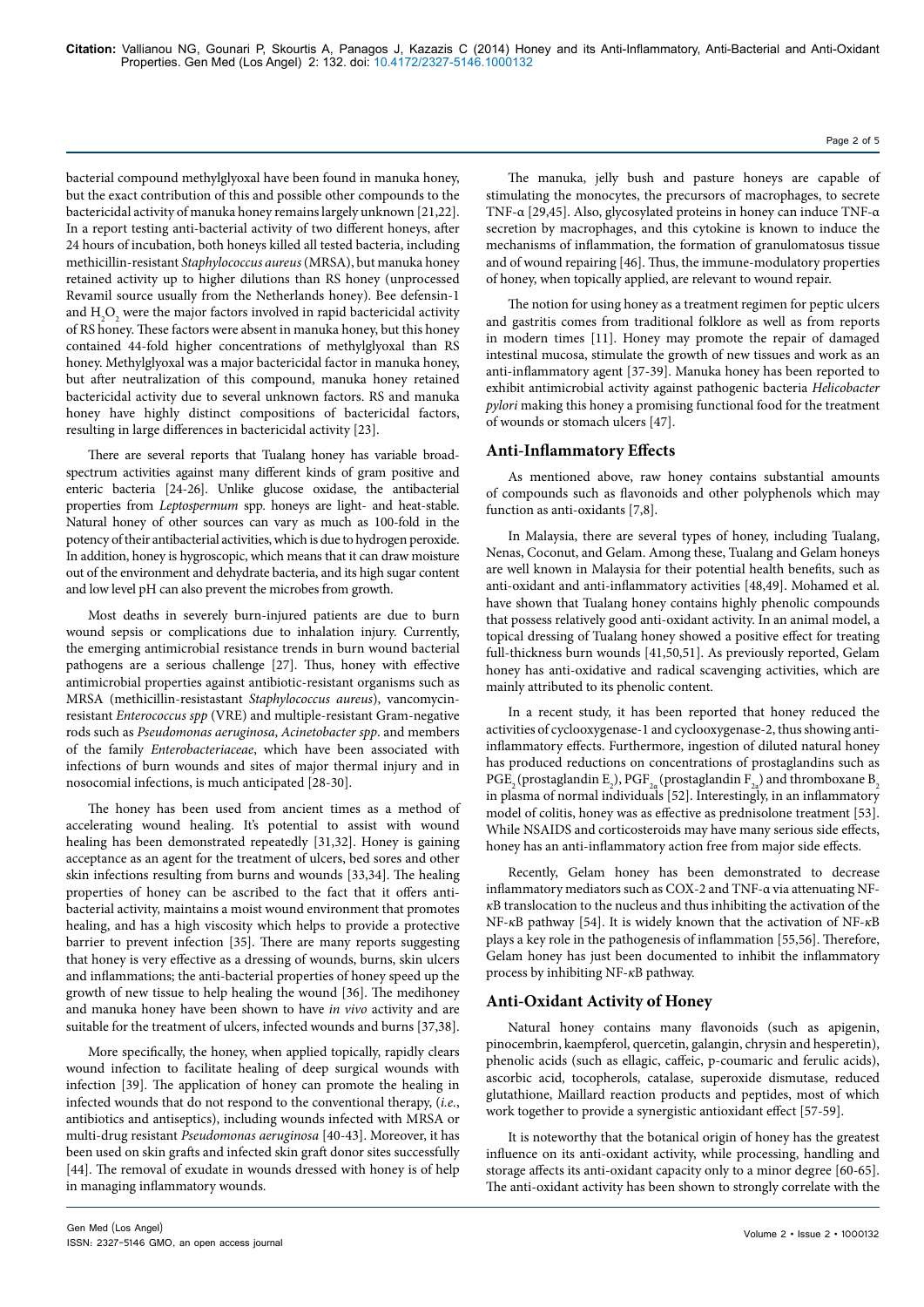content of total phenolics [66-70]. In addition, a strong correlation has been found between anti-oxidant activity and the color of honey. Many researchers have reported that dark honey has a higher total phenolic content and consequently a higher anti-oxidant capacity [71]. Blasa et al*.* have shown that the anti-oxidant activity is located in both the ether and the water fractions, indicating that the flavonoids of honey may be available to various compartments of the human body, where they may exert different physiological effects [67,72].

The presence of free radicals and reactive oxygen species (ROS) is of the outmost importance in the process of cellular dysfunction, pathogenesis of metabolic and cardiovascular diseases as well as aging. The consumption of foods and substances rich in anti-oxidants may protect against these pathological changes and consequently prevent the pathogenesis of chronic inflammatory disorders. Researches have reported that honey contains several important substances and these include mainly anti-oxidants [73,74]. The qualitative and quantitative composition of honey (including the anti-oxidants constituent and the other phytochemical substances) is a reflection of the floral source as well as the variety of the particular honey [75]. In their analysis of the phytochemical composition of mono-floral Cuban honeys, Alvarez-Suarez et al. [71] have concluded that Cuban honeys contain important phenolic, flavonoid and carotenoid concentrations with high substantial anti-oxidant capacity [72,76]. Researchers in California have also advocated the consumption of the anti-oxidants from foods such as honey highly-rich.

A report in which two buckwheat honey treatments were administered to 37 healthy human adults at the rate of 1.5 g/kg body weight, with corn syrup as control, has demonstrated increased ( $p <$ 0.05) plasma total-phenolic content and plasma anti-oxidant. This study has supported the notion that phenolic anti-oxidants from processed honey are bioavailable and that they increase the anti-oxidant activity of plasma. Therefore, they advocated for the substitution of honey in some foods as traditional sweetener for enhanced anti-oxidant defense system in healthy human adults [77].

It has been shown that honey intake ameliorates risk factors of metabolic and cardiovascular diseases in patients and healthy individuals at risk. Unlike refined sugars, diabetic patients can safely and harmlessly eat this natural and sweetest sugar (fructose) containing product, natural honey. Recently, researchers have fed male and female rats with honey or sugar (golden syrup) supplemented diet for 12 weeks from 7 days of age to compare their metabolic response, and see if honey is protective against metabolic syndrome. In male rats, golden syrup has significantly increased  $(p<0.05)$  blood levels of metabolic substrates (glucose and triglycerides); and caused enhanced (p<0.001) visceral adiposity, hypercholesterolemia, hyperinsulinemia, hepatomegaly and fatty liver. These cardiovascular diseases and metabolic diseases' risk factors were not observed in the honey fed rats in this trial. They concluded that honey is cardio-protective, and its consumption may ameliorate risk factors of metabolic and cardiovascular diseases in patients and healthy individuals at risk. Unlike refined sugars, diabetic patients can safely and harmlessly eat this natural and sweetest sugar (fructose) containing product, natural honey. These results confirmed the conclusion drawn from earlier study that substituting honey for refined carbohydrates was beneficial [78]. Earlier researches from other laboratories and clinical trials further affirmed the metabolic and cardiovascular health significance of eating honey by recording some health profiles. These were reduction in the plasma levels of risk factors which include total cholesterol, LDL-cholesterol, triglycerides,

ISSN: 2327-5146 GMO, an open access journal



glucose in normal and diabetic patients, C-reactive protein, while the health indices elevated in the blood were HDL cholesterol [79-81]. Besides that, other researchers recorded higher plasma anti-oxidants levels in rats nurtured with natural honey relative to fructose-fed rats, and consequently low susceptibility of these subjects to cardiovascular diseases. Another study has demonstrated that the combination of glibenclamide or metformin with honey improves glycemic control, and provides additional metabolic benefits, not achieved with either glibenclamide or metformin alone in streptozocin-induced diabetic rats.

## **Conclusion**

Honey mainly consists of sugars and water, but also contains several vitamins, especially B complex and vitamin C, together with a lot of minerals. Honey has been used for its healing, nutritional and therapeutic properties since ancient times. It possesses anti-bacterial, anti-inflammatory and anti-oxidant properties that may be beneficial for combating multi-drug resistant bacteria as well as for preventing chronic inflammatory processes, such as atherosclerosis and diabetes mellitus (Figure 1).

## **Teaching Points**

Honey has antibacterial properties.Honey has wound healing activity.Honey possesses anti-oxidant and anti-inflammatory capacities, which may be useful in chronic inflammation process such as atherosclerosis and diabetes mellitus.

## **Conflicts of Interest**

There are no conflicts of interest regarding this manuscript. Also, there was no funding. Ethical approval was not required.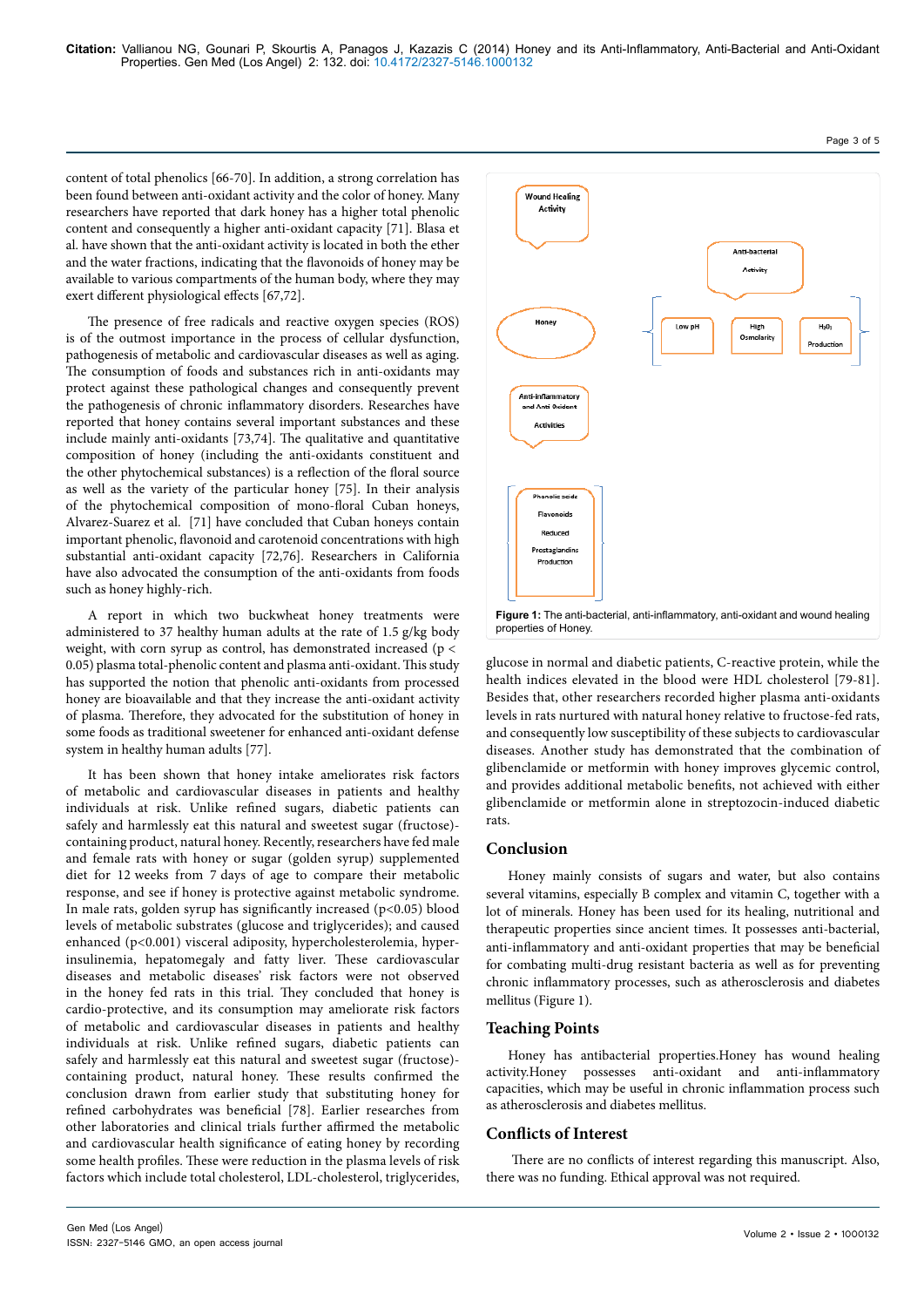**Citation:** Vallianou NG, Gounari P, Skourtis A, Panagos J, Kazazis C (2014) Honey and its Anti-Inflammatory, Anti-Bacterial and Anti-Oxidant Properties. Gen Med (Los Angel) 2: 132. doi: 10.4172/2327-5146.1000132

#### **References**

- 1. White JW, Doner LW (1980) [Honey composition and properties: Beekeeping in](http://www.beesource.com/resources/usda/honey-composition-and-properties/) [the United States. Agric Handbook 335:](http://www.beesource.com/resources/usda/honey-composition-and-properties/) 82-91.
- 2. [Bogdanov S, Jurendic T, Sieber R, Gallmann P \(2008\) Honey for nutrition and](http://www.ncbi.nlm.nih.gov/pubmed/19155427) [health: a review. J Am Coll Nutr 27: 677-689.](http://www.ncbi.nlm.nih.gov/pubmed/19155427)
- 3. Ajibola A, Idowu GO, Amballi AA, Oyefuga OH, Iquot IS (2007) Improvement of some haematological parameters in albino rats with pure natural honey. J BiolSci Res 2: 67-69.
- 4. [Ajibola A, Chamunorwa JP, Erlwanger KH \(2012\) Nutraceutical values of](http://www.ncbi.nlm.nih.gov/pubmed/22716101) [natural honey and its contribution to human health and wealth. Nutr Metab](http://www.ncbi.nlm.nih.gov/pubmed/22716101)  $($ l ond)  $9.61$
- 5. [Gheldof N, Wang XH, Engeseth NJ \(2002\) Identification and quantification of](http://www.ncbi.nlm.nih.gov/pubmed/12358452) [antioxidant components of honeys from various floral sources. J Agric Food](http://www.ncbi.nlm.nih.gov/pubmed/12358452) [Chem 50: 5870-5877.](http://www.ncbi.nlm.nih.gov/pubmed/12358452)
- 6. [Wang J, Li QX \(2011\) Chemical composition, characterization, and differentiation](http://www.ncbi.nlm.nih.gov/pubmed/21504822) [of honey botanical and geographical origins. Adv Food Nutr Res 62: 89-137.](http://www.ncbi.nlm.nih.gov/pubmed/21504822)
- 7. [Arriaga E, Navarro-Calvo AL, Díaz-Carbajal E \(2011\) Botanical characterisation](http://www.tandfonline.com/doi/abs/10.1080/00173134.2010.537767#.UuN9RazhXDc) [of Mexican honeys from a subtropical region \(Oaxaca\) based on pollen](http://www.tandfonline.com/doi/abs/10.1080/00173134.2010.537767#.UuN9RazhXDc) [analysis. Grana 50:](http://www.tandfonline.com/doi/abs/10.1080/00173134.2010.537767#.UuN9RazhXDc) 40-45.
- 8. [Beretta G, Gelmini F, Lodi V, Piazzalunga A, MaffeiFacino R](https://www.ncbi.nlm.nih.gov/pubmed/20451343) (2010) Profile of [nitric oxide \(NO\) metabolites \(nitrate, nitrite and N-nitroso groups\) in honeys of](https://www.ncbi.nlm.nih.gov/pubmed/20451343) [different botanical origin: nitrate accumulation as index of origin, quality and of](https://www.ncbi.nlm.nih.gov/pubmed/20451343) [therapeutic opportunities. J Pharm Biomed Anal 53:](https://www.ncbi.nlm.nih.gov/pubmed/20451343) 343-349.
- 9. [Beretta G, Caneva E, Facino RM \(2007\) Kynurenic acid in honey from arboreal](http://www.ncbi.nlm.nih.gov/pubmed/17999354) [plants: MS and NMR evidence. Planta Med 73: 1592-1595.](http://www.ncbi.nlm.nih.gov/pubmed/17999354)
- 10. Crane E (1975) [History of honey. In: Crane E, editor. Honey: a comprehensive](http://www.cabdirect.org/abstracts/19751432522.html;jsessionid=49678BC580E10D7F955566A1727E83E8) [survey. London: William Heinemann](http://www.cabdirect.org/abstracts/19751432522.html;jsessionid=49678BC580E10D7F955566A1727E83E8) 439-488.
- 11. [Mandal MD, Mandal S \(2011\) Honey: its medicinal property and antibacterial](http://www.ncbi.nlm.nih.gov/pubmed/23569748) [activity. Asian Pac J Trop Biomed 1: 154-160.](http://www.ncbi.nlm.nih.gov/pubmed/23569748)
- 12. [Lusby PE, Coombes AL, Wilkinson JM \(2005\) Bactericidal activity of different](http://www.ncbi.nlm.nih.gov/pubmed/16099322) [honeys against pathogenic bacteria. Arch Med Res 36: 464-467.](http://www.ncbi.nlm.nih.gov/pubmed/16099322)
- 13. [Mandal S, Deb Mandal M, Pal NK \(2010\) Synergistic anti-Staphylococcus](http://www.sciencedirect.com/science/article/pii/S199576451060171X) [aureus activity of amoxicillin in combination with Emblicaofficinalis and](http://www.sciencedirect.com/science/article/pii/S199576451060171X) [Nymphaeodorata extracts. Asian Pac J Trop Med](http://www.sciencedirect.com/science/article/pii/S199576451060171X) 3: 711-714.
- 14. [Basualdo C, Sgroy V, Finola MS, Marioli JM \(2007\) Comparison of the](http://www.ncbi.nlm.nih.gov/pubmed/17540520) [antibacterial activity of honey from different provenance against bacteria](http://www.ncbi.nlm.nih.gov/pubmed/17540520) [usually isolated from skin wounds. Vet Microbiol 124: 375-381.](http://www.ncbi.nlm.nih.gov/pubmed/17540520)
- 15. [Mandal S, Deb Mandal M, Pal NK, Saha K \(2011\) Antibacterial activity of honey](http://www.sciencedirect.com/science/article/pii/S1995764511600096) [against clinical isolates of Escherichia coli, Pseudomonas aeruginosa and](http://www.sciencedirect.com/science/article/pii/S1995764511600096) [Salmonella entericaserovarTyphi. Asian Pac J Trop Med 1:](http://www.sciencedirect.com/science/article/pii/S1995764511600096) 154-160.
- 16. [Haniyeh K, Seyyed MS, Hussein M \(2010\) Preliminary study on the antibacterial](http://www.sciencedirect.com/science/article/pii/S1995764510600041) [activity of some medicinal plants of Khuzestan \(Iran\).](http://www.sciencedirect.com/science/article/pii/S1995764510600041) Asian Pac J Trop Med 3: [180-184.](http://www.sciencedirect.com/science/article/pii/S1995764510600041)
- 17. [O'Grady FW, Lambert HP, Finch RG, Greenwood D](http://store.elsevier.com/Antibiotic-and-Chemotherapy/Roger-Finch/isbn-9780702040641/) (1997) Antibiotic and Chemotherapy. (7<sup>th</sup>edn)[. New York: Churchill Living Stone.](http://store.elsevier.com/Antibiotic-and-Chemotherapy/Roger-Finch/isbn-9780702040641/)
- 18. [Khan FR, Ul Abadin Z, Rauf N \(2007\) Honey: nutritional and medicinal value.](http://www.ncbi.nlm.nih.gov/pubmed/17877657) [Int J Clin Pract 61: 1705-1707.](http://www.ncbi.nlm.nih.gov/pubmed/17877657)
- 19. [Kwakman PH, te Velde AA, de Boer L, Speijer D, Vandenbroucke-Grauls CM,](http://www.ncbi.nlm.nih.gov/pubmed/20228250) [et al. \(2010\) How honey kills bacteria. FASEB J 24: 2576-2582.](http://www.ncbi.nlm.nih.gov/pubmed/20228250)
- 20. [Mundo MA, Padilla-Zakour OI, Worobo RW \(2004\) Growth inhibition of](http://www.ncbi.nlm.nih.gov/pubmed/15527912) [foodborne pathogens and food spoilage organisms by select raw honeys. Int J](http://www.ncbi.nlm.nih.gov/pubmed/15527912) [Food Microbiol 97: 1-8.](http://www.ncbi.nlm.nih.gov/pubmed/15527912)
- 21. Molan PC (1992) [The antibacterial nature of honey.The nature of the](http://www.ibra.org.uk/articles/Antibacterial-activity-of-honey-1-The-nature-of-the-antibacterial-activity) [antibacterial activity. Bee World 73:](http://www.ibra.org.uk/articles/Antibacterial-activity-of-honey-1-The-nature-of-the-antibacterial-activity) 5-28.
- 22. [Adams CJ, Boult CH, Deadman BJ, Farr JM, Grainger MN, et al. \(2008\)](http://www.ncbi.nlm.nih.gov/pubmed/18194804) [Isolation by HPLC and characterisation of the bioactive fraction of New Zealand](http://www.ncbi.nlm.nih.gov/pubmed/18194804) [manuka \(Leptospermum scoparium\) honey. Carbohydr Res 343: 651-659.](http://www.ncbi.nlm.nih.gov/pubmed/18194804)
- 23. [Church D, Elsayed S, Reid O, Winston B, Lindsay R \(2006\) Burn wound](http://www.ncbi.nlm.nih.gov/pubmed/16614255) [infections. Clin Microbiol Rev 19: 403-434.](http://www.ncbi.nlm.nih.gov/pubmed/16614255)
- 24. [Erol S, Altoparlak U, Akcay MN, Celebi F, Parlak M \(2004\) Changes of microbial](http://www.ncbi.nlm.nih.gov/pubmed/15145194) [flora and wound colonization in burned patients. Burns 30: 357-361.](http://www.ncbi.nlm.nih.gov/pubmed/15145194)
- 25. [Mavric E, Wittmann S, Barth G, Henle T \(2008\) Identification and quantification](http://www.ncbi.nlm.nih.gov/pubmed/18210383)  [of methylglyoxal as the dominant antibacterial constituent of Manuka](http://www.ncbi.nlm.nih.gov/pubmed/18210383) [\(Leptospermum scoparium\) honeys from New Zealand. Mol Nutr Food Res](http://www.ncbi.nlm.nih.gov/pubmed/18210383)  [52: 483-489.](http://www.ncbi.nlm.nih.gov/pubmed/18210383)
- 26. [Kwakman PH, Te Velde AA, de Boer L, Vandenbroucke-Grauls CM, Zaat SA](http://www.ncbi.nlm.nih.gov/pubmed/21394213)  [\(2011\) Two major medicinal honeys have different mechanisms of bactericidal](http://www.ncbi.nlm.nih.gov/pubmed/21394213)  [activity. PLoS One 6: e17709.](http://www.ncbi.nlm.nih.gov/pubmed/21394213)
- 27. [Tan HT, Rahman RA, Gan SH, Halim AS, Hassan SA, et al. \(2009\) The](http://www.ncbi.nlm.nih.gov/pubmed/19754926)  [antibacterial properties of Malaysian tualang honey against wound and enteric](http://www.ncbi.nlm.nih.gov/pubmed/19754926) [microorganisms in comparison to manuka honey. BMC Complement Altern](http://www.ncbi.nlm.nih.gov/pubmed/19754926) [Med 9: 34.](http://www.ncbi.nlm.nih.gov/pubmed/19754926)
- 28. [AL-Waili N, Al-Ghamdi A, Ansari MJ, Al-Attal Y, Salom K \(2012\) Synergistic](http://www.ncbi.nlm.nih.gov/pubmed/23136543) [Effects of Honey and Propolis toward Drug Multi-Resistant Staphylococcus](http://www.ncbi.nlm.nih.gov/pubmed/23136543)  [Aureus, Escherichia Coli and Candida Albicans Isolates in Single and](http://www.ncbi.nlm.nih.gov/pubmed/23136543) [Polymicrobial Cultures. Int J Med Sci](http://www.ncbi.nlm.nih.gov/pubmed/23136543) 6: 773-780.
- 29. [Al-Waili NS \(2003\) Effects of daily consumption of honey solution on](http://www.ncbi.nlm.nih.gov/pubmed/12935325) [hematological indices and blood levels of minerals and enzymes in normal](http://www.ncbi.nlm.nih.gov/pubmed/12935325) [individuals. J Med Food 6: 135-140.](http://www.ncbi.nlm.nih.gov/pubmed/12935325)
- 30. [Hussein SZ, Mohd Yusoff K, Makpol S, Mohd Yusof YA \(2012\) Gelam Honey](http://www.ncbi.nlm.nih.gov/pubmed/22919407)  Inhibits the Production of Proinflammatory, Mediators NO, PGE(2), TNF-I<sup>+</sup>, [and IL-6 in Carrageenan-Induced Acute Paw Edema in Rats. Evid Based](http://www.ncbi.nlm.nih.gov/pubmed/22919407)  [Complement Alternat Med 2012: 109636.](http://www.ncbi.nlm.nih.gov/pubmed/22919407)
- 31. Molan P (1998) Brief review of honey as a clinical dressing. Aust J Wound Manage 6: 148-158.
- 32. [Molan PC \(1999\) The role of honey in the management of wounds. J Wound](http://www.ncbi.nlm.nih.gov/pubmed/10808853)  [Care 8: 415-418.](http://www.ncbi.nlm.nih.gov/pubmed/10808853)
- 33. [Molan PC \(1999\) Why honey is effective as a medicine. I. Its use in modern](http://researchcommons.waikato.ac.nz/bitstream/handle/10289/2059/?sequence=1) [medicine. Bee World](http://researchcommons.waikato.ac.nz/bitstream/handle/10289/2059/?sequence=1) 80: 80-92.
- 34. [Blassa M, Candracci M, Accorsi A, Piacentini MP, Albertini M C, et al \(2006\)](http://www.sciencedirect.com/science/article/pii/S0308814605003262) [Raw millefiori honey is packed full of antioxidants. Food Chem](http://www.sciencedirect.com/science/article/pii/S0308814605003262) 97: 217-222.
- 35. [Bilsel Y, Bugra D, Yamaner S, Bulut T, Cevikbas U, et al. \(2002\) Could honey](http://www.ncbi.nlm.nih.gov/pubmed/12207075)  [have a place in colitis therapy? Effects of honey, prednisolone, and disulfiram](http://www.ncbi.nlm.nih.gov/pubmed/12207075)  [on inflammation, nitric oxide, and free radical formation. Dig Surg 19: 306-311.](http://www.ncbi.nlm.nih.gov/pubmed/12207075)
- 36. [Medhi B, Prakasha A, Avti K, Saikia UN, Pandhia P, et al. \(2008\) Khanduja](http://www.ncbi.nlm.nih.gov/pubmed/18814487)  [KL. Effect of manuka honey and sulfasalazine in combination to promote](http://www.ncbi.nlm.nih.gov/pubmed/18814487) [antioxidant defense system in experimentally induced ulcerative colitis model](http://www.ncbi.nlm.nih.gov/pubmed/18814487) [in rats.Indian J Experiment Biol](http://www.ncbi.nlm.nih.gov/pubmed/18814487) 46: 583-590.
- 37. [Prakash A, Medhi B, Avti PK, Saikia UN, Pandhi P, et al. \(2008\) Effect of](http://www.ncbi.nlm.nih.gov/pubmed/18688794) [different doses of Manuka honey in experimentally induced inflammatory bowel](http://www.ncbi.nlm.nih.gov/pubmed/18688794)  [disease in rats. Phytother Res 22: 1511-1519.](http://www.ncbi.nlm.nih.gov/pubmed/18688794)
- 38. [Aljadi AM, Kamaruddin MY \(2004\) Evaluation of the phenolic contents and](http://www.sciencedirect.com/science/article/pii/S0308814602005964) [antioxidant capacities of two Malaysian floral honeys.](http://www.sciencedirect.com/science/article/pii/S0308814602005964) Food Chem 85: 513-518.
- 39. [Kassim M, Achoui M, Mansor M, Yusoff KM \(2010\) The inhibitory effects](http://www.ncbi.nlm.nih.gov/pubmed/20708657)  [of Gelam honey and its extracts on nitric oxide and prostaglandin E\(2\) in](http://www.ncbi.nlm.nih.gov/pubmed/20708657) [inflammatory tissues. Fitoterapia 81: 1196-1201.](http://www.ncbi.nlm.nih.gov/pubmed/20708657)
- 40. Yao LK, Razak SLA, Ismail N [\(2011\) Malaysian gelam honey reduces oxidative](http://www.researchgate.net/publication/235919062_Malaysian_gelam_honey_reduces_oxidative_damage_and_modulates_antioxidant_enzyme_activities_in_young_and_middle_aged_rats) [damage and modulates antioxidant enzyme activities in young and middle](http://www.researchgate.net/publication/235919062_Malaysian_gelam_honey_reduces_oxidative_damage_and_modulates_antioxidant_enzyme_activities_in_young_and_middle_aged_rats) [aged rats. J Med Plant Res 5:](http://www.researchgate.net/publication/235919062_Malaysian_gelam_honey_reduces_oxidative_damage_and_modulates_antioxidant_enzyme_activities_in_young_and_middle_aged_rats) 5618-5625.
- 41. [Mohamed M, Sirajudeen K, Swamy M, Yaacob NS, Sulaiman SA \(2009\)](http://www.ncbi.nlm.nih.gov/pubmed/21304614) [Studies on the antioxidant properties of Tualang honey of Malaysia. Afr J Tradit](http://www.ncbi.nlm.nih.gov/pubmed/21304614)  [Complement Altern Med 7: 59-63.](http://www.ncbi.nlm.nih.gov/pubmed/21304614)
- 42. [Khoo YT, Halim AS, Singh KK, Mohamad NA \(2010\) Wound contraction effects](http://www.ncbi.nlm.nih.gov/pubmed/20815896)  [and antibacterial properties of Tualang honey on full-thickness burn wounds in](http://www.ncbi.nlm.nih.gov/pubmed/20815896)  [rats in comparison to hydrofibre. BMC Complement Altern Med 10: 48.](http://www.ncbi.nlm.nih.gov/pubmed/20815896)
- 43. [Hussein SZ, Yusoff KM, Makpol S, Yusof YA \(2011\) Antioxidant capacities](http://www.ncbi.nlm.nih.gov/pubmed/21796076)  [and total phenolic contents increase with gamma irradiation in two types of](http://www.ncbi.nlm.nih.gov/pubmed/21796076) [Malaysian honey. Molecules 16: 6378-6395.](http://www.ncbi.nlm.nih.gov/pubmed/21796076)
- 44. [Zohdi RM, Zakaria ZA, Mustapha NM, Yusof N, Abdullah MNH](http://psasir.upm.edu.my/7777/) (2004) The [effect of topical application of Malaysian honey on burn wound healing. J](http://psasir.upm.edu.my/7777/) [Veterinar Malaysia 16:47-50, 2004.](http://psasir.upm.edu.my/7777/)
- 45. [Yun KJ, Kim JY, Kim JB, Lee KW, Jeong SY, et al. \(2008\) Inhibition of LPS](http://www.ncbi.nlm.nih.gov/pubmed/18279797)[induced NO and PGE2 production by asiatic acid via NF-kappa B inactivation](http://www.ncbi.nlm.nih.gov/pubmed/18279797)  [in RAW 264.7 macrophages: possible involvement of the IKK and MAPK](http://www.ncbi.nlm.nih.gov/pubmed/18279797)  [pathways. Int Immunopharmacol 8: 431-441.](http://www.ncbi.nlm.nih.gov/pubmed/18279797)

Page 4 of 5